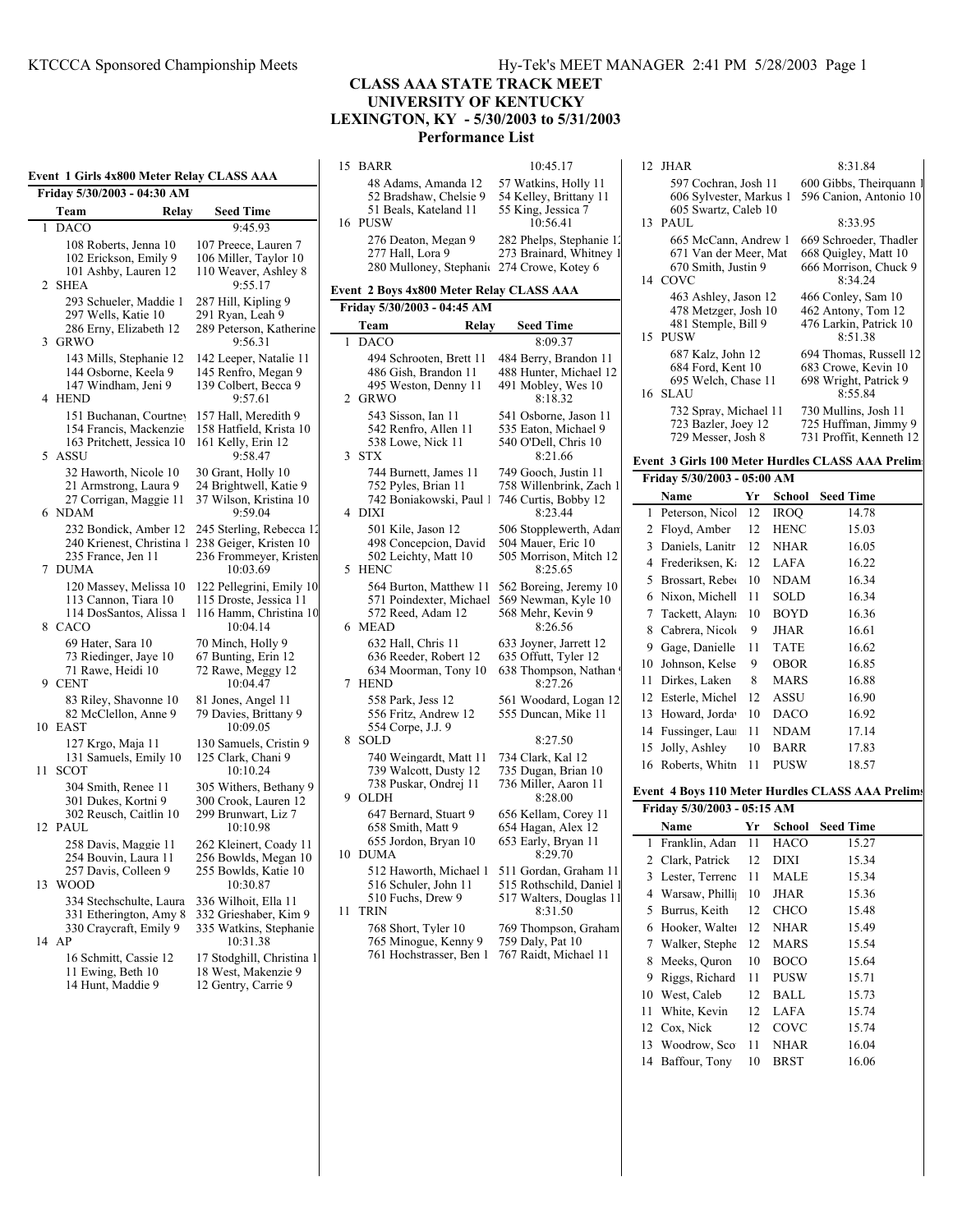# **CLASS AAA STATE TRACK MEET UNIVERSITY OF KENTUCKY LEXINGTON, KY - 5/30/2003 to 5/31/2003 Performance List**

| Event 4  (Boys 110 Meter Hurdles CLASS AAA     |                             |    |  |                         |  |  |
|------------------------------------------------|-----------------------------|----|--|-------------------------|--|--|
|                                                | 15 Atkins, Devin 10 EAST    |    |  | 16.20                   |  |  |
|                                                | 16 Fuson, Andrew 12 WHCO    |    |  | 17.00                   |  |  |
| Event 5 Girls 100 Meter Dash CLASS AAA Prelims |                             |    |  |                         |  |  |
| Friday 5/30/2003 - 05:30 AM                    |                             |    |  |                         |  |  |
|                                                | Name                        | Yr |  | <b>School</b> Seed Time |  |  |
|                                                | 1 Mondy Denasl 12 RALL 1198 |    |  |                         |  |  |

| 1  | Mondy, Denasl    | 12 | BALL        | 11.98 |
|----|------------------|----|-------------|-------|
| 2  | McDougald, D     | 8  | <b>JEFF</b> | 12.50 |
| 3  | Brown, Arnika    | 9  | <b>CHCO</b> | 12.68 |
| 4  | Belle, Brittany  | 10 | CENT        | 12.75 |
| 5  | Boyd, Lesa       | 10 | LAFA        | 12.89 |
| 6  | Elder, Kristen   | 10 | ASSU        | 13.01 |
| 7  | Maxie, Tabitha   | 9  | JHAR        | 13.04 |
| 8  | Barlow, Patrika  | 11 | <b>BARR</b> | 13.05 |
| 9  | Merriweather,    | 8  | <b>NHAR</b> | 13.09 |
| 10 | Bradford, Ashl   | 9  | <b>NLAU</b> | 13.11 |
| 11 | Styles, Ciara    | 10 | BALL        | 13.11 |
| 12 | Weber, Katie     | 12 | <b>PAUL</b> | 13.13 |
| 13 | Lawrence, Boo    | 9  | AP          | 13.19 |
| 14 | Jackson, Kesha   | 11 | <b>NHAR</b> | 13.20 |
| 15 | Brossart, Reber  | 10 | <b>NDAM</b> | 13.24 |
|    | 16 Walker, Whitn | 12 | <b>HOLM</b> | 13.34 |

#### **Event 6 Boys 100 Meter Dash CLASS AAA Prelims**

|    | Friday 5/30/2003 - 05:40 AM |    |             |                  |  |  |  |
|----|-----------------------------|----|-------------|------------------|--|--|--|
|    | Name                        | Yr | School      | <b>Seed Time</b> |  |  |  |
| 1  | Agee, Alfred                | 12 | NHAR        | 11.05            |  |  |  |
| 2  | Petty, Joe                  | 11 | JEFF        | 11.14            |  |  |  |
| 3  | Lindsay, Jarvai             | 12 | <b>MALE</b> | 11.18            |  |  |  |
| 4  | Carter, Willian             | 12 | AP          | 11.20            |  |  |  |
| 5  | Burton, Keenai              | 12 | <b>DUMA</b> | 11.25            |  |  |  |
| 6  | Foster, Andre               | 11 | <b>CENT</b> | 11.26            |  |  |  |
| 7  | Hicks, Jesse                | 10 | <b>FERN</b> | 11.33            |  |  |  |
| 8  | Morton, Robin               | 11 | <b>BRST</b> | 11.36            |  |  |  |
| 9  | McPherson, M                | 12 | PUSW        | 11.42            |  |  |  |
| 10 | Trumbo, CT                  | 10 | SCCO        | 11.44            |  |  |  |
| 11 | Hanson, Steve               | 12 | COVC        | 11.44            |  |  |  |
| 12 | Mader, Mark                 | 12 | <b>CACO</b> | 11.44            |  |  |  |
| 13 | Hall, Chris                 | 11 | BALL        | 11.46            |  |  |  |
| 14 | McBroom, Tas                | 12 | <b>TRIN</b> | 11.48            |  |  |  |
| 15 | Dew, Asa                    | 11 | <b>NHAR</b> | 11.48            |  |  |  |
| 16 | Lewis, Jordan               | 12 | SLAU        | 11.49            |  |  |  |
| 17 | Owen, Greg                  | 11 | <b>CHCO</b> | 11.69            |  |  |  |

# **Event 7 Girls 4x200 Meter Relay CLASS AAA Prelims**<br>Friday 5/30/2003 - 05:50 AM

| Friday 5/30/2003 - 05:50 AM                                      |       |                                                                       |
|------------------------------------------------------------------|-------|-----------------------------------------------------------------------|
| Team                                                             | Relay | <b>Seed Time</b>                                                      |
| 1 CENT                                                           |       | 1.45.45                                                               |
| 79 Davies, Brittany 9<br>82 McClellon, Anne 9<br>2 LAFA          |       | 81 Jones, Angel 11<br>77 Belle, Brittany 10<br>1.4653                 |
| 187 Boyd, Lesa 10<br>196 Wallace, Amber 11<br>194 Logan, Janea 9 |       | 188 Charles, Jessica 10<br>190 Clark, Lucy 10<br>191 Coles, Terrell 9 |

| 3  | ASSU                                                                                                | 1:46.90                                                                                |
|----|-----------------------------------------------------------------------------------------------------|----------------------------------------------------------------------------------------|
| 4  | 22 Block, Erin 12<br>35 McDonald, Rachael 1<br>28 Elder, Kristen 10<br><b>NHAR</b>                  | 33 Henley, Laura 9<br>34 Jennings, Angel 12<br>26 Chandler, Krissy 11<br>1:47.58       |
| 5  | 224 Merriweather, Tera <sup>,</sup><br>220 Hibner, Erica 12<br>223 Leandre, LaKendra<br><b>HEND</b> | 221 Jackson, Kesha 11<br>215 Buraimoh, Chaka 12<br>222 Johnson, Quiana 11<br>1:47.67   |
| 6  | 160 Joseph, Olivia 10<br>151 Buchanan, Courtney<br>155 Gilbert, Sierra 9<br>CHCO                    | 159 Hawkins, Ashley 10<br>152 Farris, Ashley 10<br>156 Grant, Joanna 9<br>1:47.68      |
| 7  | 86 Brown, Brittany 8<br>92 Oldham, Cami 9<br>87 Howard, Tracy 10<br><b>BALL</b>                     | 89 Legette, Krischelle 1<br>85 Brown, Arnika 9<br>90 McCombs, Bridgette<br>1:48.06     |
|    | 41 Johnson, Nola 12<br>45 Shumake, Elaina 10<br>43 Robinson, Kathy 12                               | 46 Styles, Ciara 10<br>44 Robinson, Kristyn 9                                          |
| 8  | <b>HOLM</b>                                                                                         | 1:48.94                                                                                |
|    | 173 Jackson, Ambria 12<br>171 Cornist, Candice 12<br>172 Hughes, Saquesha 9                         | 175 Wimzie, Ashley 11<br>174 Walker, Whitney 12                                        |
| 9  | JHAR                                                                                                | 1:49.44                                                                                |
| 10 | 183 Raye, Nicole 9<br>180 Cabrera, Nicole 9<br><b>DUMA</b>                                          | 181 Hull, Shamequa 11<br>182 Maxie, Tabitha 9<br>1:49.57                               |
| 11 | 118 Hodge, Rene 12<br>117 Hardin, Lorietta 12<br>114 DosSantos, Alissa 1<br>MALE                    | 119 Martin, Shauntrice 1<br>113 Cannon, Tiara 10<br>123 Robinson, Alicia 10<br>1:49.60 |
| 12 | 205 Jones, Amber 12<br>207 Shively, Danitra 9<br>204 Gowdy, Destiny 9<br><b>EAST</b>                | 210 Traughber, Anna 9<br>206 Peake, Karmesha 12<br>208 Smialek, Ashley 8<br>1:49.61    |
|    | 126 Krgo, Armina 10<br>128 Macklin, Sonya 12<br>132 Tutt, Angelia 9                                 | 127 Krgo, Maja 11<br>129 McCoy, Danielle 10                                            |
| 13 | NDAM                                                                                                | 1:49.84                                                                                |
| 14 | 246 Walsh, Anna 10<br>244 Rosing, Rachel 11<br>235 France, Jen 11<br>PAUL                           | 233 Brossart, Rebecca 1<br>241 Kubala, Katie 10<br>242 Moser, Courtney 9<br>1:50.41    |
| 15 | 269 Weber, Katie 12<br>268 Ufomata, Eloho 11<br>258 Davis, Maggie 11<br><b>NLAU</b>                 | 261 Johnson, Tara 9<br>260 Johnson, Laurie 11<br>259 Johnson, Brittany 11<br>1:53.65   |
| 16 | 231 Roe, Maggie 9<br>227 Bradford, Bethany 1<br>229 Manning, Sara 11<br><b>LINC</b>                 | 228 Irizarry, Karla 9<br>226 Bradford, Ashley 9<br>230 Powell, Jennifer 11<br>1:56.88  |
|    | 201 Long, Lindsay 9                                                                                 | 198 Cooley, Leslie 11                                                                  |

200 Jones, Amber 10 197 Broadus, Amanda 9

| Fennings, Anger 12<br>Ghandler, Krissy 11<br>1:47.58                              |  |
|-----------------------------------------------------------------------------------|--|
| 11 Jackson, Kesha 11<br>5 Buraimoh, Chaka 12<br>22 Johnson, Quiana 11<br>1:47.67  |  |
| 59 Hawkins, Ashley 10<br>2 Farris, Ashley 10<br>6 Grant, Joanna 9<br>1:47.68      |  |
| Legette, Krischelle 11<br>Brown, Arnika 9<br>McCombs, Bridgette<br>1:48.06        |  |
| Styles, Ciara 10<br>  Robinson, Kristyn 9                                         |  |
| 1:48.94<br><sup>1</sup> 5 Wimzie, Ashley 11<br><sup>1</sup> 4 Walker, Whitney 12  |  |
| 1:49.44                                                                           |  |
| 31 Hull, Shamequa 11<br>32 Maxie, Tabitha 9<br>1:49.57                            |  |
| 9 Martin, Shauntrice 1<br>3 Cannon, Tiara 10<br>3 Robinson, Alicia 10<br>1:49.60  |  |
| 0 Traughber, Anna 9<br>06 Peake, Karmesha 12<br>8 Smialek, Ashley 8<br>1:49.61    |  |
| 7 Krgo, Maja 11<br>9 McCoy, Danielle 10                                           |  |
| 1:49.84                                                                           |  |
| 3 Brossart, Rebecca 1<br>11 Kubala, Katie 10<br>2 Moser, Courtney 9<br>1:50.41    |  |
| 51 Johnson, Tara 9<br>60 Johnson, Laurie 11<br>9 Johnson, Brittany 11<br>1:53.65  |  |
| 28 Irizarry, Karla 9<br>26 Bradford, Ashley 9<br>0 Powell, Jennifer 11<br>1:56.88 |  |

199 Hardwick, Adrienne 202 Pitts, Megan 9

| Friday 5/30/2003 - 05:55 AM |                                                                                            |                                                                                      |  |  |  |  |  |  |
|-----------------------------|--------------------------------------------------------------------------------------------|--------------------------------------------------------------------------------------|--|--|--|--|--|--|
|                             | Team<br>Relay                                                                              | <b>Seed Time</b>                                                                     |  |  |  |  |  |  |
| 1                           | CENT                                                                                       | 1:31.76                                                                              |  |  |  |  |  |  |
| 2                           | 445 Foster, Andre 11<br>447 Fredericks, Corey 1<br>JEFF                                    | 444 Coleman, Sean 11<br>449 Peterson, Calvin 12<br>1:31.89                           |  |  |  |  |  |  |
| 3                           | 587 Hardy, Pat 11<br>589 Nelson, Chan 11<br>591 Randle, Anthony 9<br>STX                   | 588 Lucas, Corey 11<br>590 Petty, Joe 11<br>592 Williams, Corn 12<br>1:32.23         |  |  |  |  |  |  |
| 4                           | 754 Spalding, Shawn 9<br>757 Wilkening, Tim 11<br>750 Heuser, Chip 12<br>MALE              | 748 Gandenberger, Jame<br>741 Amburgy, Scott 12<br>753 Snyder, Eric 11<br>1:32.25    |  |  |  |  |  |  |
| 5                           | 624 Nicholson, Josh 11<br>617 Croudep, Isaac 12<br>618 Doaty, Conrad 12<br><b>DACO</b>     | 616 Barnes, Jordan 12<br>619 Garr, Stephen 10<br>623 Lindsay, Jarvaun 12<br>1:32.70  |  |  |  |  |  |  |
|                             | 494 Schrooten, Brett 11<br>483 Beddow, Tyler 9<br>487 Grigsby, Adam 12                     | 490 Logsdon, Nathan 10<br>492 Moseley, Brandon 1                                     |  |  |  |  |  |  |
| 6                           | BALL                                                                                       | 1:32.79                                                                              |  |  |  |  |  |  |
| 7                           | 408 Brooks, Daniel 12<br>410 Hall, Chris 11<br>407 Brooks, Ben 11<br><b>DUMA</b>           | 413 Rhodes, Lamichael<br>411 Judah, Nick 11<br>412 Phelps, Garnett 9<br>1:32.83      |  |  |  |  |  |  |
| 8                           | 518 Young, Roderick 11<br>514 Reynolds, Nicholas<br>513 Howard, Lorraine 1.<br><b>HOPV</b> | 508 Burton, Keenan 12<br>507 Adeagbo, Makinde<br>509 Fields, Kevin 9<br>1:32.93      |  |  |  |  |  |  |
| 9                           | 577 Cole, Dewey 10<br>582 Lopez, Dustin 12<br>580 Johnson, John 12<br><b>BRST</b>          | 581 Lesueur, Marcell 11<br>579 Irving, Corri 12<br>1:33.04                           |  |  |  |  |  |  |
| 10                          | 437 Morton, Robin 11<br>440 Seals, Chris 11<br>429 Andrew, Sedrick 12<br>HACO              | 438 Morton, Stephen 9<br>428 Andrew, Jamaun 10<br>434 Gillis, Markeith 12<br>1:33.15 |  |  |  |  |  |  |
| 11                          | 549 Muntz, Scott 11<br>551 Pribble, Daniel 12<br>552 Whitaker, Zack 12<br><b>RYLE</b>      | 550 Perkins, Brandon 12<br>546 Franklin, Adam 11<br>547 Howard, Jeremy 12<br>1:33.44 |  |  |  |  |  |  |
| 12                          | 702 Hall, Tim 12<br>708 Stockdill, Steven 9<br>700 Coyle, Jimmy 12<br><b>OLDH</b>          | 710 Warren, Nick 12<br>709 Treadway, Tim 11<br>701 Gray, Scott 8<br>1:33.66          |  |  |  |  |  |  |
| 13                          | 651 Combs, Scott 12<br>648 Bramlett, Kevin 10<br>650 Cole, Matt 10<br><b>BOCO</b>          | 649 Brewer, Miles 12<br>652 Crutcher, Eddie 10<br>657 Lund, Joe 10<br>1:33.94        |  |  |  |  |  |  |
|                             | 419 Brown, James 12<br>420 Dowell, Jamal 11<br>421 Esparza, Cody 12                        | 423 LaRue, Daryl 12<br>424 Meeks, Quron 10<br>422 Floyd, Chase 11                    |  |  |  |  |  |  |

**Event 8 Boys 4x200 Meter Relay CLASS AAA Prelims**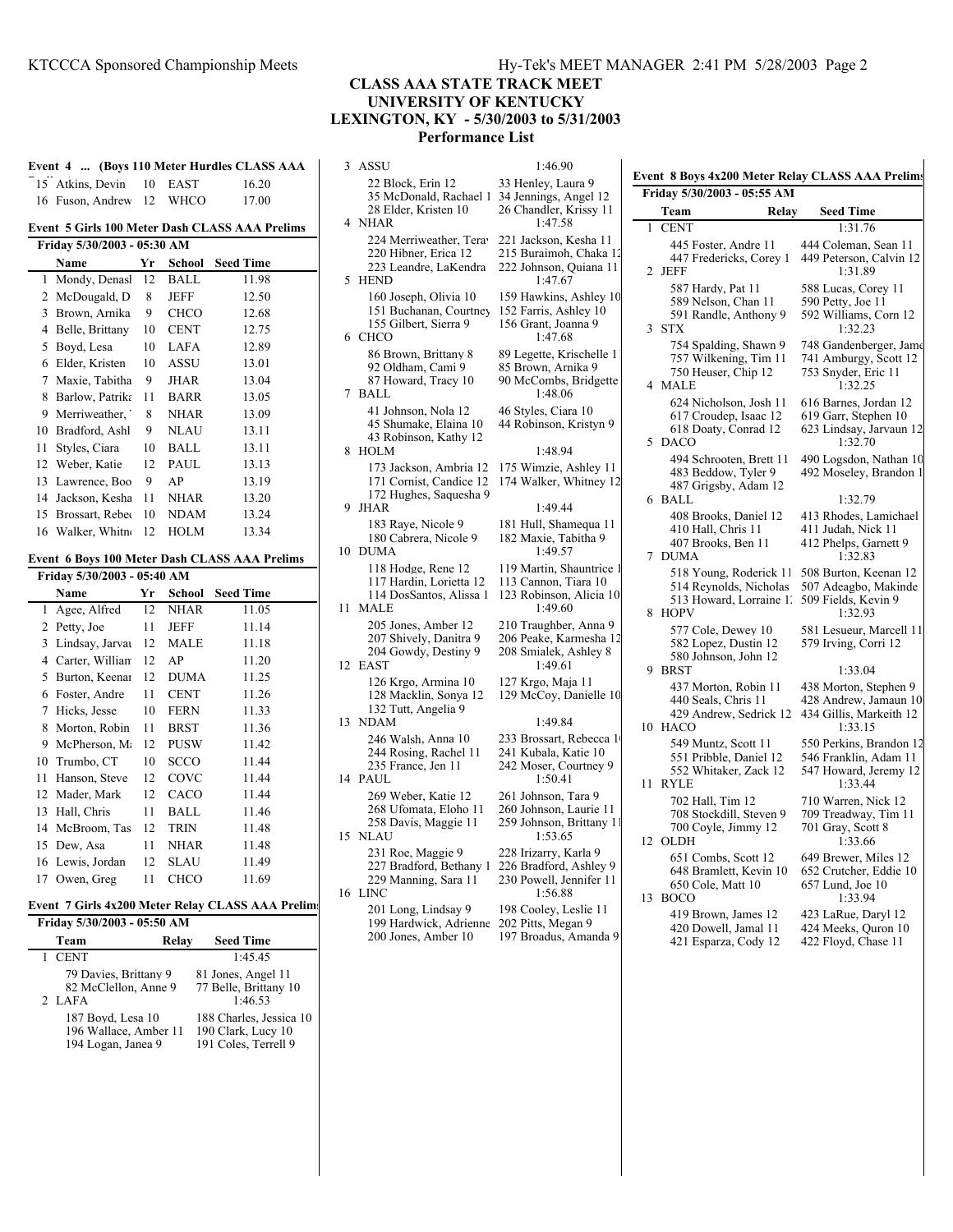#### **CLASS AAA STATE TRACK MEET UNIVERSITY OF KENTUCKY LEXINGTON, KY - 5/30/2003 to 5/31/2003 Performance List**

|   |                                                                            |    |             | Event 8  (Boys 4x200 Meter Relay CLASS AAA                                                         |                                                                                    |       |                                                                               |
|---|----------------------------------------------------------------------------|----|-------------|----------------------------------------------------------------------------------------------------|------------------------------------------------------------------------------------|-------|-------------------------------------------------------------------------------|
|   | 14 GRWO                                                                    |    |             | 1:34.90                                                                                            |                                                                                    |       | Event 11 Girls 4x100 Meter Relay CLASS AAA Prelin                             |
|   | 544 Vogt, Manny 10<br>539 Mitchel, Brad 11                                 |    |             | 536 Gomez, Chris 11<br>537 Howard, Matt 11                                                         | Friday 5/30/2003 - 06:05 AM<br>Team                                                | Relay | <b>Seed Time</b>                                                              |
|   | 545 Wheeler, Colin 9                                                       |    |             | 543 Sisson, Ian 11                                                                                 | 1 HEND                                                                             |       | 50.97                                                                         |
|   | 15 PUSW<br>692 Sexton, Sam 12<br>691 Roosa, Jeremy 12<br>687 Kalz, John 12 |    |             | 1:37.21<br>688 McPherson, Martin<br>689 Renfro, Lee 10<br>685 Goggin, Jeremy 12                    | 160 Joseph, Olivia 10<br>152 Farris, Ashley 10<br>159 Hawkins, Ashley 10<br>2 CENT |       | 162 Owens, Cassie 10<br>155 Gilbert, Sierra 9<br>156 Grant, Joanna 9<br>51.02 |
|   | 16 PULA<br>677 Hull, Justin 12<br>678 Meece, Dustin 9                      |    |             | 1:40.31<br>675 Bullock, Billy 11<br>679 Miller, Todd 9<br>674 Ashley, Matthew 11 680 Smith, Nate 9 | 83 Riley, Shavonne 10<br>82 McClellon, Anne 9<br>76 Anthony, Evette 12<br>3 HENC   |       | 81 Jones, Angel 11<br>77 Belle, Brittany 10<br>51.68                          |
|   | Event 9 Girls 1600 Meter Run CLASS AAA                                     |    |             |                                                                                                    | 170 Pinkston, Shetundra                                                            |       | 167 Johnson, Jacrissia 1                                                      |
|   | Saturday 5/31/2003 - 05:10 AM                                              |    |             |                                                                                                    | 169 Layne, Maigen 11<br>166 Hughley, Ashley 11                                     |       | 165 Floyd, Amber 12<br>168 Layne, Cierra 9                                    |
|   | Name                                                                       | Yr |             | <b>School</b> Seed Time                                                                            | 4 NHAR                                                                             |       | 51.72                                                                         |
|   | 1 Schueler, Made                                                           | 11 | <b>SHEA</b> | 5:05.29                                                                                            | 224 Merriweather, Tera                                                             |       | 221 Jackson, Kesha 11                                                         |
|   | 2 Ryan, Leah                                                               | 9  | <b>SHEA</b> | 5:06.64                                                                                            | 220 Hibner, Erica 12                                                               |       | 215 Buraimoh, Chaka 12                                                        |
|   | 3 Alcorn, Kather                                                           | 9  | <b>CONN</b> | 5:17.14                                                                                            | 223 Leandre, LaKendra<br>5 PAUL                                                    |       | 222 Johnson, Quiana 11<br>51.78                                               |
|   | 4 Grieshaber, Kii                                                          | 9  | <b>WOOD</b> | 5:17.87                                                                                            | 269 Weber, Katie 12                                                                |       | 261 Johnson, Tara 9                                                           |
|   | 5 Leeper, Natalie                                                          | 11 | <b>GRWO</b> | 5:21.49                                                                                            | 268 Ufomata, Eloho 11                                                              |       | 260 Johnson, Laurie 11                                                        |
|   | 6 Yonts, Julie                                                             | 11 | <b>BALL</b> | 5:22.10                                                                                            | 263 Lane, Heather 12                                                               |       | 259 Johnson, Brittany 11                                                      |
|   | 7 Davis, Colleen                                                           | 9  | <b>PAUL</b> | 5:23.13                                                                                            | 6 CHCO                                                                             |       | 51.94                                                                         |
| 8 | Crook, Lauren                                                              | 12 | <b>SCOT</b> | 5:23.74                                                                                            | 92 Oldham, Cami 9<br>93 Stiger, Corky 11                                           |       | 89 Legette, Krischelle 1<br>85 Brown, Arnika 9                                |
| 9 | Miller, Taylor                                                             | 10 | <b>DACO</b> | 5:23.99                                                                                            | 86 Brown, Brittany 8                                                               |       | 91 McCombs, Shana 7                                                           |
|   | 10 Conces, Carola                                                          | 9  | <b>ATH</b>  | 5:26.09                                                                                            | 7 ASSU                                                                             |       | 51.95                                                                         |
|   | 11 Geiger, Kristen                                                         | 10 | <b>NDAM</b> | 5:29.94                                                                                            | 34 Jennings, Angel 12                                                              |       | 33 Henley, Laura 9                                                            |
|   | 12 Halasek, Andre                                                          | 10 | <b>SCCO</b> | 5:30.32                                                                                            | 35 McDonald, Rachael 1                                                             |       | 29 Esterle, Michelle 12                                                       |
|   | 13 Brainard, Whit                                                          | 11 | <b>PUSW</b> | 5:32.41                                                                                            | 28 Elder, Kristen 10<br>8 MALE                                                     |       | 26 Chandler, Krissy 11<br>52.10                                               |
|   | 14 Holt, Lauren                                                            | 12 | <b>SLAU</b> | 5:41.12                                                                                            | 207 Shively, Danitra 9                                                             |       | 205 Jones, Amber 12                                                           |
|   | 15 Campbell, Jane                                                          | 8  | <b>NHAR</b> | 5:45.74                                                                                            | 209 Sydner, Tiondrea 8                                                             |       | 206 Peake, Karmesha 12                                                        |
|   | 16 Pellegrini, Emi                                                         | 10 | <b>DUMA</b> | 5:49.86                                                                                            | 9 LAFA                                                                             |       | 52.17                                                                         |
|   | Event 10 Boys 1600 Meter Run CLASS AAA                                     |    |             |                                                                                                    | 188 Charles, Jessica 10                                                            |       | 196 Wallace, Amber 11                                                         |
|   | Saturday 5/31/2003 - 05:15 AM                                              |    |             |                                                                                                    | 186 Alexander, Lori 12<br>191 Coles, Terrell 9                                     |       | 193 Frederiksen, Kathy<br>194 Logan, Janea 9                                  |
|   | Name                                                                       | Yr |             | <b>School</b> Seed Time                                                                            | 10 OBOR                                                                            |       | 52.17                                                                         |
|   | 1 Curtis, Bobby                                                            | 12 | <b>STX</b>  | 4:18.74                                                                                            | 249 McHenry, Keyocko                                                               |       | 252 Wilson, Tamecia 9                                                         |
|   | 2 Buckman, Jaco                                                            | 12 | <b>BUTL</b> | 4:19.62                                                                                            | 250 McHenry, Shartez 1                                                             |       | 248 Johnson, Kelsey 9                                                         |
|   | 3 Eaton, Michael                                                           | 9  | <b>GRWO</b> | 4:26.10                                                                                            | 247 Douglas, Brittany 8<br>11 EAST                                                 |       | 251 Smith, Tasia 8<br>52.37                                                   |
|   | 4 Wilder, Zach                                                             | 11 | <b>WOOD</b> | 4:28.53                                                                                            | 126 Krgo, Armina 10                                                                |       | 127 Krgo, Maja 11                                                             |
|   | 5 Berry, Brandor                                                           | 11 | <b>DACO</b> | 4:28.64                                                                                            | 128 Macklin, Sonya 12                                                              |       | 129 McCoy, Danielle 10                                                        |
|   | 6 Canter, George                                                           | 12 | <b>GRAY</b> | 4:28.88                                                                                            | 132 Tutt, Angelia 9                                                                |       | 125 Clark, Chani 9                                                            |
|   | 7 McCann, Andr                                                             | 10 | <b>PAUL</b> | 4:31.88                                                                                            | 12 DUMA                                                                            |       | 52.52                                                                         |
| 8 | Puskar. Ondrei                                                             | 11 | <b>SOLD</b> | 4:32.57                                                                                            | 118 Hodge, Rene 12                                                                 |       | 119 Martin, Shauntrice 1                                                      |

|    | $J$ Eaton, interfact | $\mathbf{z}$ | UIVW        | 4.20.10 |
|----|----------------------|--------------|-------------|---------|
|    | 4 Wilder, Zach       | 11           | <b>WOOD</b> | 4:28.53 |
|    | 5 Berry, Brandor     | 11           | <b>DACO</b> | 4:28.64 |
| 6. | Canter, George       | 12           | <b>GRAY</b> | 4:28.88 |
|    | 7 McCann, Andr       | 10           | <b>PAUL</b> | 4:31.88 |
| 8  | Puskar, Ondrej       | 11           | <b>SOLD</b> | 4:32.57 |
| 9  | Stopplewerth,        | 11           | <b>DIXI</b> | 4:33.04 |
| 10 | Dugan, Brian         | 10           | <b>SOLD</b> | 4:33.56 |
| 11 | Solis, Jose          | 12           | <b>CONN</b> | 4:33.74 |
|    | 12 Samuels, Louis    | 12           | <b>EAST</b> | 4:35.04 |
|    | 13 Haworth, Mich     | 11           | <b>DUMA</b> | 4:36.72 |
|    | 14 Covington, Sea    | 11           | CALL        | 4:37.12 |
|    | 15 Ford, Kent        | 10           | <b>PUSW</b> | 4:40.78 |
|    | 16 Bazler, Joev      | 12           | SLAU        | 4:44.54 |

#### via 10 162 Owens, Cassie 10 ley 10 155 Gilbert, Sierra 9 159 Hawkins, Ashley 10 156 Grant, Joanna 9 51.02 onne 10 81 Jones, Angel 11<br>Anne 9 77 Belle, Brittany 1 77 Belle, Brittany 10  $\text{7}$  rette 12 3 HENC 51.68 170 Binkston, Shetundra 167 Johnson, Jacrissia<br>165 Floyd, Amber 165 Floyd, Amber 12 shley 11 168 Layne, Cierra 9 51.72 er, Teray 221 Jackson, Kesha 11 2215 Buraimoh, Chaka 12<br>222 Johnson, Quiana 11 222 Johnson, Quiana 11 51.78 261 Johnson, Tara 9<br>20 Johnson, Taurie 260 Johnson, Laurie 11 her 12 259 Johnson, Brittany 1 51.94 mi 9 89 Legette, Krischelle 1 93 y 11 85 Brown, Arnika 9<br>93 McCombs, Shana 91 McCombs, Shana 7 51.95 ngel 12 33 Henley, Laura 9 Rachael 1 29 Esterle, Michelle 12 en 10 26 Chandler, Krissy 11 52.10 expanded and the 205 Jones, Amber 12<br>206 Peake, Karmesha 206 Peake, Karmesha 12  $52.17$ ssica 10 196 Wallace, Amber 11 Lori 12 193 Frederiksen, Kathy ell 9 194 Logan, Janea 9  $52.17$ Keyocko 252 Wilson, Tamecia 9 Shartez 1 248 Johnson, Kelsey 9 Frittany 8 251 Smith, Tasia 8 52.37 ina 10 127 Krgo, Maja 11 onya 12 129 McCoy, Danielle 10 125 Clark, Chani 9<br>52 52 12 DUMA 52.52 118 Hodge, Rene 12 119 Martin, Shauntrice 117 Hardin, Lorietta 12 123 Robinson, Alicia 10 123 Robinson, Alicia 10<br>124 Sickles, Ariel 9 113 Cannon, Tiara 10 13 NDAM 53.64 239 Hearn, Sarah 9 242 Moser, Courtney 9

236 Frommeyer, Kristen 244 Rosing, Rachel 11<br>246 Walsh, Anna 10 235 France, Jen 11 246 Walsh, Anna 10

|        | 14 CACO                                                                                        | 54.14                                                                                    |
|--------|------------------------------------------------------------------------------------------------|------------------------------------------------------------------------------------------|
| 15     | 75 Wells, Shelley 11<br>68 Hargett, Amberly 10<br>74 Ross, Whitney 12<br>PUSW                  | 64 Bankemper, Emily 9<br>66 Boesch, Stephanie 10<br>65 Beck, Sarah 9<br>54.30            |
| 16     | 275 Davidson, Dawn 12<br>272 Baker, Cassie 11<br>278 Haynes, Jaci 9<br>NLAU                    | 283 Roberts, Whitney 11<br>281 Perkins, Danielle 11<br>284 Weldy, Margaret 9<br>54.89    |
|        | 231 Roe, Maggie 9<br>226 Bradford, Ashley 9<br>228 Irizarry, Karla 9                           | 227 Bradford, Bethany 1<br>229 Manning, Sara 11<br>230 Powell, Jennifer 11               |
|        | Event  12 Boys 4x100 Meter Relay CLASS AAA Prelin                                              |                                                                                          |
|        | Friday 5/30/2003 - 06:15 AM                                                                    |                                                                                          |
|        | Team<br>Relay                                                                                  | <b>Seed Time</b>                                                                         |
| 1      | <b>NHAR</b>                                                                                    | 43.81                                                                                    |
|        | 640 Agee, Alfred 12<br>646 Woodrow, Scott 11<br>641 Bini, Calvin 10<br>2 CENT                  | 644 Horne, Cornelius 10<br>642 Dew, Asa 11<br>645 Watson, Kevin 11<br>44.35              |
| 3      | 448 Girton, Michael 10<br>445 Foster, Andre 11<br>446 Frances, Rodney 11<br><b>PAUL</b>        | 447 Fredericks, Corey 1<br>449 Peterson, Calvin 12<br>444 Coleman, Sean 11<br>44.36      |
| 4      | 667 Powell, Jamaal 12<br>662 Haddix, John 10<br>660 Anderson, Jermaine<br>JEFF                 | 664 Mason, Aaron 12<br>672 Webb, Markell 11<br>661 Bailey, Keith 9<br>44.45              |
| 5      | 586 Cornish, Bruce 11<br>589 Nelson, Chan 11<br>593 Williams, Tim 11<br><b>EAST</b>            | 588 Lucas, Corey 11<br>592 Williams, Corn 12<br>591 Randle, Anthony 9<br>44.60           |
| 6      | 519 Atkins, Devin 10<br>526 Scruggs, Sonny 11<br>527 Smith, Ronald 11<br><b>HENC</b>           | 523 Heinke, Carl 12<br>522 Duncan, Kris 10<br>524 Jones, Randy 12<br>44.76               |
|        | 576 White, Aubrey 11<br>566 Heien, Clayton 10<br>567 Hilson, Brian 12                          | 570 Parks, Jeremy 10<br>574 Stewart, Isaiah 12                                           |
| 7<br>8 | <b>BRST</b><br>440 Seals, Chris 11<br>438 Morton, Stephen 9<br>434 Gillis, Markeith 12<br>COVC | 44.83<br>437 Morton, Robin 11<br>428 Andrew, Jamaun 10<br>432 Brooks, Darryl 12<br>44.84 |
| 9      | 480 Smith, Joe 9<br>475 Lange, Joey 11<br>470 Garnick, Michael 10<br><b>CHCO</b>               | 469 Duncan, Tim 10<br>472 Hanson, Steve 12<br>464 Brooks, Travis 10<br>44.88             |
| 10     | 459 Owen, Greg 11<br>457 Burrus, Keith 12<br><b>HOPV</b><br>577 Cole, Dewey 10                 | 460 Reeves, Matt 11<br>458 Daniels, Lizmon 11<br>44.95<br>583 Lynch, Blaine 11           |
|        | 579 Irving, Corri 12<br>578 Griffith, David 9                                                  | 582 Lopez, Dustin 12                                                                     |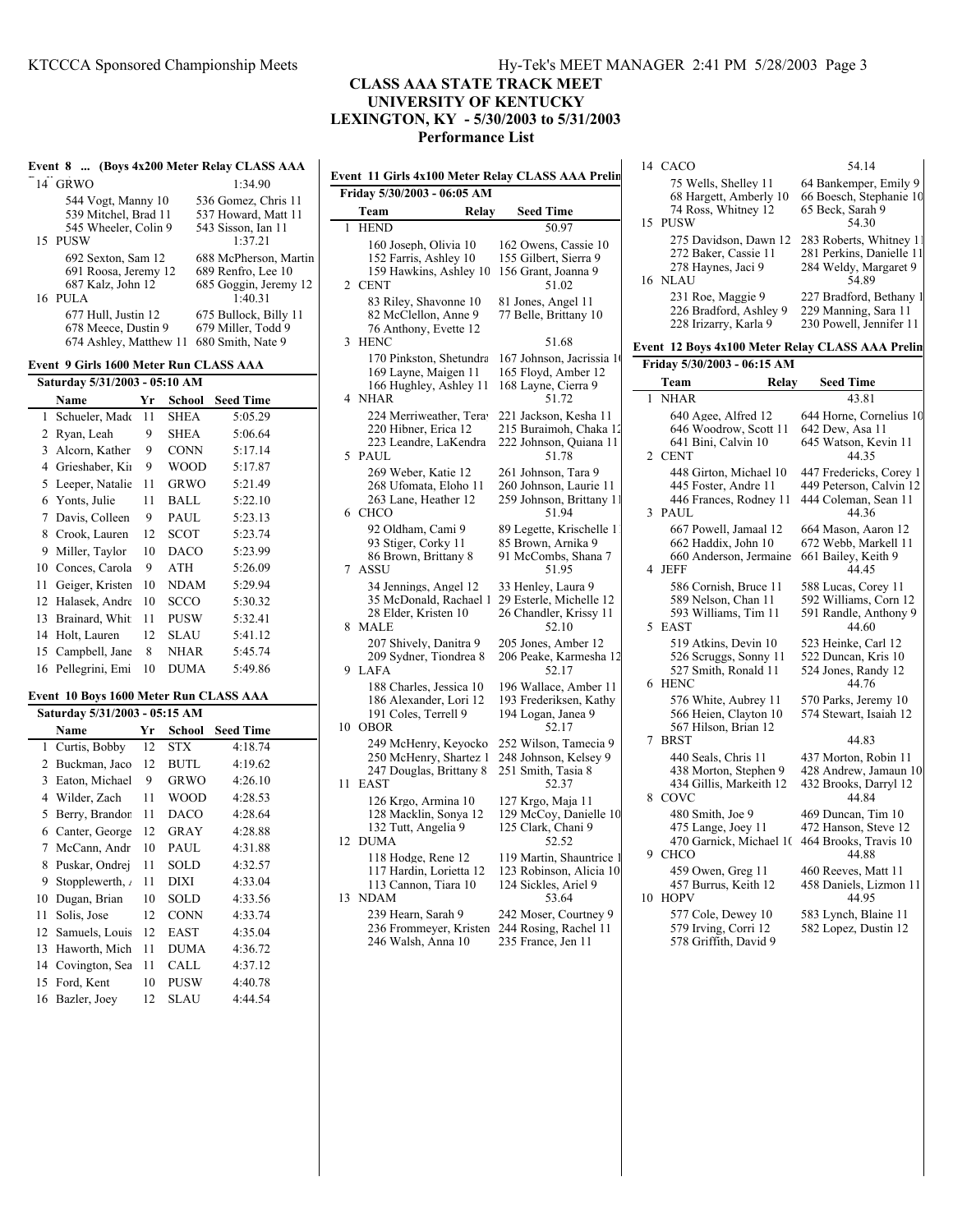| Event 12  (Boys 4x100 Meter Relay CLASS AAA                                        |                                                                             |  |  |
|------------------------------------------------------------------------------------|-----------------------------------------------------------------------------|--|--|
| 11 SENE                                                                            | 45.23                                                                       |  |  |
| 719 Jones, Demarco 11<br>720 Neal, Angelo 10<br>716 Ellery, Tyson 11               | 718 Howard, Dominic 1<br>715 Burrell, Jonath 11                             |  |  |
| 12 RYLE                                                                            | 45.24                                                                       |  |  |
| 702 Hall, Tim 12<br>708 Stockdill, Steven 9<br>700 Coyle, Jimmy 12<br>13 OLDH      | 710 Warren, Nick 12<br>701 Gray, Scott 8<br>709 Treadway, Tim 11<br>45.35   |  |  |
| 651 Combs, Scott 12<br>648 Bramlett, Kevin 10<br>650 Cole, Matt 10<br>14 JHAR      | 649 Brewer, Miles 12<br>652 Crutcher, Eddie 10<br>657 Lund, Joe 10<br>45.42 |  |  |
| 603 Lewis, Dominic 12<br>601 Grant, David 10<br>606 Sylvester, Markus 1<br>15 PUSW | 594 Cameron, Daniel 11<br>598 Daniels, Tyrone 10<br>46.34                   |  |  |
| 692 Sexton, Sam 12<br>689 Renfro, Lee 10<br>690 Riggs, Richard 11<br>16 SLAU       | 688 McPherson, Martin<br>693 Smith, Josh 9<br>695 Welch, Chase 11<br>46.57  |  |  |
| 732 Spray, Michael 11<br>726 LaBore, David 10<br>728 Lewis, Mike 10                | 724 Goins, Nick 10<br>727 Lewis, Jordan 12<br>730 Mullins, Josh 11          |  |  |

# **Event 13 Girls 400 Meter Dash CLASS AAA Prelims**

| Friday 5/30/2003 - 06:25 AM |                 |    |             |                  |
|-----------------------------|-----------------|----|-------------|------------------|
|                             | Name            | Yr | School      | <b>Seed Time</b> |
| 1                           | McDougald, D    | 8  | JEFF        | 58.63            |
| 2                           | Davies, Brittan | 9  | <b>CENT</b> | 58.97            |
| 3                           | Reed, Whitney   | 10 | SLAU        | 59.35            |
| 4                           | McKay, Maggi    | 10 | <b>DACO</b> | 59.47            |
| 5                           | Clark, Lucy     | 10 | <b>LAFA</b> | 59.47            |
| 6                           | Todd, Trish     | 11 | ASSU        | 59.71            |
| 7                           | Gilbert, Sierra | 9  | <b>HEND</b> | 1:00.97          |
| 8                           | Buchanan, Cou   | 11 | <b>HEND</b> | 1:01.20          |
| 9                           | Brown, Asia     | 11 | <b>BUTL</b> | 1:01.21          |
| 10                          | Hibner, Erica   | 12 | <b>NHAR</b> | 1:01.57          |
| 11                          | Macklin, Sonya  | 12 | EAST        | 1:01.66          |
| 12                          | Johnson, Nola   | 12 | BALL        | 1:01.82          |
| 13                          | Peters, Michae  | 9  | <b>GRCO</b> | 1:01.84          |
| 14                          | Hall, Lauren    | 11 | MCEN        | 1:02.26          |
| 15                          | Toelle, Birte   | 11 | <b>GRCO</b> | 1:02.44          |
| 16                          | Clark, Jamie    | 8  | SLAU        | 1:03.96          |

#### **Event 14 Boys 400 Meter Dash CLASS AAA Prelims**

| Friday 5/30/2003 - 06:35 AM |                   |    |             |                  |  |
|-----------------------------|-------------------|----|-------------|------------------|--|
| Name                        |                   | Yr | School      | <b>Seed Time</b> |  |
|                             | 1 Lindsay, Jarvay |    | 12 MALE     | 49.68            |  |
|                             | 2 Schrooten, Bre  | 11 | <b>DACO</b> | 50.28            |  |
|                             | 3 Allen, Marcus   | 11 | AP          | 50.28            |  |
|                             | 4 Hilson, Brian   | 12 | <b>HENC</b> | 50.38            |  |
| 5 Petty, Joe                |                   | 11 | <b>JEFF</b> | 50.47            |  |
|                             | 6 Adler, Todd     | 11 | LOGA        | 50.68            |  |
|                             | 7 Burrus, Keith   | 12 | <b>CHCO</b> | 50.91            |  |
| 8                           | Heinke, Carl      | 12 | EAST        | 50.96            |  |

# KTCCCA Sponsored Championship Meets Hy-Tek's MEET MANAGER 2:41 PM 5/28/2003 Page 4

**CLASS AAA STATE TRACK MEET**

**UNIVERSITY OF KENTUCKY**

**LEXINGTON, KY - 5/30/2003 to 5/31/2003**

**Performance List**

| 9      | Scruggs, Sonny                          | 11 | EAST        | 51.38                                             |
|--------|-----------------------------------------|----|-------------|---------------------------------------------------|
| 10     | Kile, Jason                             | 12 | DIXI        | 51.44                                             |
| 11     | Sylvester, Marl                         | 12 | JHAR        | 51.44                                             |
| 12     | Ruth, Josh                              | 11 | CHAR        | 51.70                                             |
| 13     | Santiago, Anto                          | 11 | <b>BRST</b> | 52.27                                             |
| 14     | Allgeier, Mike                          | 11 | <b>RYLE</b> | 52.34                                             |
| 15     | Goggin, Jerem                           | 12 | <b>PUSW</b> | 52.83                                             |
| 16     | Roosa, Jeremy                           | 12 | PUSW        | 53.44                                             |
|        |                                         |    |             |                                                   |
|        |                                         |    |             | Event 15 Girls 300 Meter Hurdles CLASS AAA Prelin |
|        | Friday 5/30/2003 - 06:45 AM             |    |             |                                                   |
|        | Name                                    | Yr | School      | <b>Seed Time</b>                                  |
| 1      | Peterson, Nicol                         | 12 | <b>IROQ</b> | 45.37                                             |
| 2      | Grant, Joanna                           | 9  | HEND        | 47.05                                             |
| 3      | Brossart, Rebec                         | 10 | NDAM        | 47.24                                             |
| 4      | Wallace, Ambe                           | 11 | LAFA        | 47.70                                             |
| 5      | Jennings, Ange                          | 12 | ASSU        | 48.01                                             |
| 6      | Cabrera, Nicole                         | 9  | <b>JHAR</b> | 48.09                                             |
| $\tau$ | Gage, Danielle                          | 11 | TATE        | 48.30                                             |
| 8      | Lane, Heather                           | 12 | PAUL        | 48.30                                             |
| 9      | Whalen, Krista                          | 11 | <b>BOCO</b> | 48.34                                             |
| 10     | Ross, Abby                              | 9  | <b>RYLE</b> |                                                   |
| 11     | Colbert, Laura                          | 12 | <b>GRWO</b> | 48.84                                             |
|        | Shumake, Elair                          |    |             | 49.12                                             |
| 12     |                                         | 10 | BALL        | 49.21                                             |
| 13     | Smith, Hayley                           | 10 | <b>SHEA</b> | 49.54                                             |
| 14     | Kelly, Erin                             | 12 | <b>HEND</b> | 49.69                                             |
| 15     | Reusch, Caitlin                         | 10 | <b>SCOT</b> | 49.84                                             |
| 16     | Roberts, Whitn                          | 11 | <b>PUSW</b> | 51.41                                             |
| 17     | Baker, Cassie                           | 11 | PUSW        | 52.64                                             |
|        |                                         |    |             |                                                   |
|        |                                         |    |             |                                                   |
|        |                                         |    |             | Event 16 Boys 300 Meter Hurdles CLASS AAA Prelin  |
|        | Friday 5/30/2003 - 06:55 AM             |    |             |                                                   |
|        | Name                                    | Yr | School      | <b>Seed Time</b>                                  |
| 1      | Duncan, Tim                             | 10 | COVC        | 40.14                                             |
| 2      | Warsaw, Philli                          | 10 | JHAR        | 40.31                                             |
| 3      | Franklin, Adan                          | 11 | <b>HACO</b> | 40.63                                             |
| 4      | Porter, Zach                            | 11 | <b>RYLE</b> | 40.64                                             |
| 5      | Woodrow, Sco                            | 11 | NHAR        | 40.78                                             |
| 6      | Clark, Patrick                          | 12 | DIXI        | 40.84                                             |
| 7      | Lesueur, Marce                          | 11 | <b>HOPV</b> | 41.11                                             |
| 8      | Wallace, Tyler                          | 11 | MARS        | 41.24                                             |
| 9      | Howard, James                           | 12 | NELS        | 41.35                                             |
| 10     | Jones, Derek                            | 11 | AP          | 41.44                                             |
| 11     | Atkins, Devin                           | 10 | EAST        | 41.53                                             |
| 12     | Croudep, Isaac                          | 12 | MALE        | 41.66                                             |
| 13     | West, Caleb                             | 12 | <b>BALL</b> | 41.69                                             |
| 14     | Fuson, Andrew                           | 12 | <b>WHCO</b> | 42.06                                             |
| 15     | Bowling, Jeff                           | 9  | BOYD        | 42.84                                             |
| 16     | Riggs, Richard                          | 11 | PUSW        | 42.97                                             |
|        |                                         |    |             |                                                   |
|        | Event 17 Girls 800 Meter Dash CLASS AAA |    |             |                                                   |
|        | Saturday 5/31/2003 - 06:20 AM           |    |             |                                                   |
|        | Name                                    | Yr | School      | <b>Seed Time</b>                                  |
| 1      | Geers, Holly                            | 12 | SOLD        | 2:17.76                                           |
| 2      | Ryan, Leah                              | 9  | SHEA        | 2:20.09                                           |
| 3      | Massey, Meliss                          | 10 | <b>DUMA</b> | 2:20.32                                           |
| 4<br>5 | Alcorn, Kather<br>Hatfield, Krista      | 9  | CONN        | 2:21.14<br>2:23.24                                |

|    |                                        |    |             | 2:24.17                                         |
|----|----------------------------------------|----|-------------|-------------------------------------------------|
| 6  | Brightwell, Ka                         | 9  | ASSU        |                                                 |
| 7  | Grieshaber, Kiı                        | 9  | <b>WOOD</b> | 2:24.23                                         |
| 8  | Peterson, Katho                        | 9  | <b>SHEA</b> | 2:24.37                                         |
| 9  | Hater, Sara                            | 10 | CACO        | 2:24.64                                         |
| 10 | Droste, Jessica                        | 11 | <b>DUMA</b> | 2:25.08                                         |
| 11 | Halasek, Andre                         | 10 | SCCO        | 2:25.59                                         |
| 12 | Bondick, Amb                           | 12 | <b>NDAM</b> | 2:26.24                                         |
| 13 | Francis, Macke                         | 10 | <b>HEND</b> | 2:26.24                                         |
| 14 | Hinkle, Rebecc                         | 7  |             |                                                 |
|    |                                        |    | SHCO        | 2:26.44                                         |
| 15 | Brainard, Whit                         | 11 | PUSW        | 2:32.49                                         |
| 16 | Kelley, Brittan                        | 11 | <b>BARR</b> | 2:33.38                                         |
|    | Event 18 Boys 800 Meter Dash CLASS AAA |    |             |                                                 |
|    | Saturday 5/31/2003 - 06:30 AM          |    |             |                                                 |
|    |                                        |    |             |                                                 |
|    | Name                                   | Yr | School      | <b>Seed Time</b>                                |
| 1  | Curtis, Bobby                          | 12 | <b>STX</b>  | 1:57.35                                         |
| 2  | Scott, Kyle                            | 12 | RYLE        | 1:58.14                                         |
| 3  | Hall, Chris                            | 11 | MEAD        | 2:00.42                                         |
| 4  | Sisson, Ian                            | 11 | GRWO        | 2:00.75                                         |
| 5  | Pyles, Brian                           | 11 | STX         | 2:01.28                                         |
| 6  | Rothschild, Da                         | 11 | <b>DUMA</b> | 2:01.82                                         |
| 7  | McCann, Andr                           | 10 | PAUL        | 2:02.34                                         |
| 8  | Bachmann, Ad                           | 12 | EAST        | 2:02.89                                         |
| 9  | Newman, Kyle                           | 10 | <b>HENC</b> | 2:02.96                                         |
| 10 | Hunter, Michae                         | 12 | DACO        | 2:03.06                                         |
|    |                                        |    |             |                                                 |
| 11 | Hinkle, John                           | 10 | SHCO        | 2:03.09                                         |
| 12 | Roosa, Jeremy                          | 12 | <b>PUSW</b> | 2:03.37                                         |
| 13 | Gonzalez, Micl                         | 10 | BALL        | 2:04.01                                         |
| 14 | Gift, Wes                              | 10 | GRAY        | 2:04.36                                         |
| 15 | Stopplewerth, a                        | 11 | DIXI        | 2:04.44                                         |
|    |                                        |    |             |                                                 |
| 16 | Hull, Justin                           | 12 | <b>PULA</b> | 2:05.15                                         |
|    |                                        |    |             |                                                 |
|    |                                        |    |             | Event 19 Girls 200 Meter Dash CLASS AAA Prelims |
|    | Friday 5/30/2003 - 07:05 AM            |    |             |                                                 |
|    | Name                                   | Yr | School      | <b>Seed Time</b>                                |
| 1  | Mondy, Denasl                          | 12 | <b>BALL</b> | 25.21                                           |
| 2  | McDougald, D                           | 8  | JEFF        | 25.82                                           |
| 3  | Boyd, Lesa                             | 10 | LAFA        | 25.99                                           |
| 4  |                                        | 10 | <b>CENT</b> | 26.06                                           |
|    | Belle, Brittany                        |    |             |                                                 |
| 5  | Jennings, Ange                         | 12 | ASSU        | 26.39                                           |
| 6  | Clark, Lucy                            | 10 | LAFA        | 26.41                                           |
| 7  | Weber, Katie                           | 12 | PAUL        | 26.62                                           |
| 8  | Brown, Asia                            | 11 | <b>BUTL</b> | 26.65                                           |
| 9  | Johnson, Nola                          | 12 | BALL        | 26.71                                           |
| 10 | Barlow, Patrika                        | 11 | <b>BARR</b> | 26.74                                           |
| 11 | Joseph, Olivia                         | 10 | HEND        | 26.74                                           |
| 12 | Rosing, Rachel                         | 11 | NDAM        | 26.84                                           |
| 13 | Broadus, Tonis                         | 9  | BRST        | 26.88                                           |
| 14 | Bradford, Ashl                         | 9  | NLAU        | 27.15                                           |
| 15 | Walker, Whitn                          | 12 | HOLM        | 27.44                                           |
| 16 | Smith, Tasia                           | 8  | OBOR        | 27.55                                           |
|    |                                        |    |             |                                                 |
|    |                                        |    |             | Event 20 Boys 200 Meter Dash CLASS AAA Prelims  |
|    | Friday 5/30/2003 - 07:15 AM            |    |             |                                                 |
|    | Name                                   | Yr | School      | <b>Seed Time</b>                                |
| 1  | Lindsay, Jarvat                        | 12 | MALE        | 22.42                                           |
| 2  | Hanson, Steve                          | 12 | COVC        | 22.44                                           |
| 3  | Hilson, Brian                          | 12 | HENC        | 22.50                                           |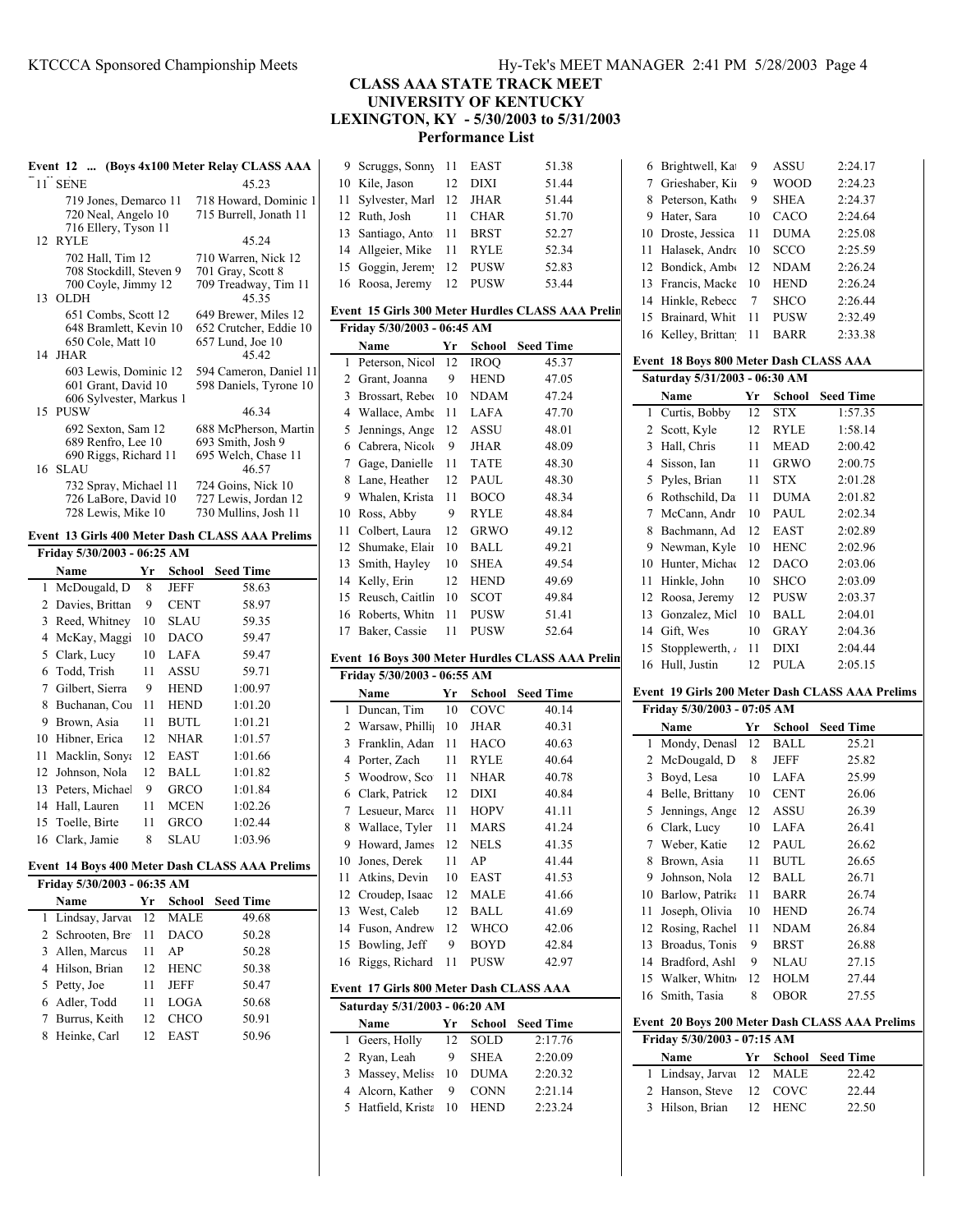14 PAUL 4:19.11

253 Blair, Megan 11 258 Davis, Maggie 11

# **CLASS AAA STATE TRACK MEET UNIVERSITY OF KENTUCKY LEXINGTON, KY - 5/30/2003 to 5/31/2003 Performance List**

|    |                                         |    |             | Event 20  (Boys 200 Meter Dash CLASS AAA |                     |
|----|-----------------------------------------|----|-------------|------------------------------------------|---------------------|
|    | 4 Foster, Andre                         | 11 | <b>CENT</b> | 22.60                                    | Event<br>Frid       |
|    | 5 Carter, William                       | 12 | AP          | 22.64                                    |                     |
| 6  | Heuser, Chip                            | 12 | <b>STX</b>  | 22.74                                    | $\overline{C}$<br>1 |
| 7  | Agee, Alfred                            | 12 | <b>NHAR</b> | 22.83                                    |                     |
| 8  | Petty, Joe                              | 11 | <b>JEFF</b> | 22.84                                    |                     |
| 9  | McBroom, Tas                            | 12 | <b>TRIN</b> | 22.94                                    |                     |
| 10 | Powell, Jamaal                          | 12 | PAUL        | 22.98                                    | 2F                  |
| 11 | Hicks, Jesse                            | 10 | FERN        | 23.03                                    |                     |
| 12 | Lewis, Jordan                           | 12 | SLAU        | 23.16                                    |                     |
| 13 | Trumbo, CT                              | 10 | <b>SCCO</b> | 23.17                                    | 3<br>$\overline{A}$ |
| 14 | Morton, Robin                           | 11 | BRST        | 23.17                                    |                     |
| 15 | Mader, Mark                             | 12 | CACO        | 23.24                                    |                     |
| 16 | Allen, Marcus                           | 11 | AP          | 23.31                                    |                     |
| 17 | Sexton, Sam                             | 12 | <b>PUSW</b> | 23.56                                    | 4 L                 |
|    | Event 21 Girls 3200 Meter Run CLASS AAA |    |             |                                          |                     |
|    | Saturday 5/31/2003 - 06:45 AM           |    |             |                                          | 5 F                 |
|    | Name                                    | Yr | School      | <b>Seed Time</b>                         |                     |
| 1  | Massey, Meliss                          | 10 | <b>DUMA</b> | 11:05.83                                 |                     |
| 2  | Schueler, Made                          | 11 | SHEA        | 11:14.19                                 |                     |
| 3  | Davis, Colleen                          | 9  | PAUL        | 11:22.02                                 | 6 (                 |
| 4  | Yonts, Julie                            | 11 | BALL        | 11:30.39                                 |                     |
| 5  | Geers, Holly                            | 12 | SOLD        | 11:38.56                                 |                     |
| 6  | Schilling, Eilee                        | 12 | SHEA        | 11:56.69                                 | 7 I                 |
| 7  | Hamilton, Laur                          | 10 | ASSU        | 12:01.44                                 |                     |
| 8  | Dukes, Kortni                           | 9  | SCOT        | 12:03.24                                 |                     |
| 9. | Geiger, Kristen                         | 10 | <b>NDAM</b> | 12:07.44                                 | 80                  |
| 10 | Lousignont, Ti                          | 12 | PAUL        | 12:08.89                                 |                     |
| 11 | Newton, Cassic                          | 9  | GRAY        | 12:09.45                                 |                     |
|    | 12 Crook, Lauren                        | 12 | SCOT        | 12:12.24                                 |                     |
|    | 13 Hamm, Christi                        | 10 | <b>DUMA</b> | 12:15.72                                 | -S<br>9             |
| 14 | Leeper, Natalie                         | 11 | <b>GRWO</b> | 12:17.09                                 |                     |
| 15 | Brainard, Whit                          | 11 | <b>PUSW</b> | 12:22.87                                 | 10 C                |
|    | 16 Crowe, Kotey                         | 6  | <b>PUSW</b> | 13:16.93                                 |                     |
|    | Event 22 Boys 3200 Meter Run CLASS AAA  |    |             |                                          |                     |
|    | Saturday 5/31/2003 - 07:00 AM           |    |             |                                          | S<br>11             |
|    | Name                                    | Yr | School      | <b>Seed Time</b>                         |                     |
|    | 1 Curtis, Bobby                         | 12 | <b>STX</b>  | 9:23.24                                  |                     |
| 2  | Buckman, Jaco                           | 12 | <b>BUTL</b> | 9:36.86                                  | 12 J                |
|    | 3 Clark, Kal                            | 12 | SOLD        | 9:47.40                                  |                     |
| 4  | Hagan, Alex                             | 12 | OLDH        | 9:47.87                                  |                     |
| 5  | Daly, Pat                               | 10 | TRIN        | 9:50.34                                  |                     |
| 6  | Eaton, Michael                          | 9  | GRWO        | 9:51.85                                  | 13 N                |
| 7  | Wilder, Zach                            | 11 | <b>WOOD</b> | 9:55.91                                  |                     |
| 8  | McClain, Scott                          | 9  | STX         | 9:56.86                                  |                     |
| 9  | Schroeder, Tha                          | 11 | PAUL        | 9:57.71                                  |                     |
| 10 | Van der Meer,                           | 11 | PAUL        | 9:58.87                                  |                     |
| 11 | Solis, Jose                             | 12 | CONN        | 10:02.14                                 |                     |
| 12 | Murner, Daniel                          | 9  | SOLD        | 10:07.11                                 |                     |
| 13 | Koehler, Zach                           | 10 | RYLE        | 10:09.34                                 |                     |
| 14 | Cory, Kevin                             | 12 | PECC        | 10:11.71                                 |                     |
| 15 | Richard, Jon                            | 12 | <b>DACO</b> | 10:11.86                                 |                     |
| 16 | Ford, Kent                              | 10 | <b>PUSW</b> | 10:24.47                                 |                     |
|    |                                         |    |             |                                          |                     |

|    | Event 23 Girls 4x400 Meter Relay CLASS AAA Prelin                                       |                                                                                         |  |  |  |  |
|----|-----------------------------------------------------------------------------------------|-----------------------------------------------------------------------------------------|--|--|--|--|
|    | Friday 5/30/2003 - 07:25 AM                                                             |                                                                                         |  |  |  |  |
|    | Team<br>Relay                                                                           | <b>Seed Time</b>                                                                        |  |  |  |  |
| 1  | <b>CENT</b><br>81 Jones, Angel 11<br>83 Riley, Shavonne 10<br>80 Goode, GabriellE 9     | 4:07.13<br>79 Davies, Brittany 9<br>82 McClellon, Anne 9                                |  |  |  |  |
| 2  | <b>HEND</b>                                                                             | 4:08.06                                                                                 |  |  |  |  |
| 3  | 151 Buchanan, Courtney<br>156 Grant, Joanna 9<br>161 Kelly, Erin 12<br>ASSU             | 155 Gilbert, Sierra 9<br>158 Hatfield, Krista 10<br>154 Francis, Mackenzie<br>4:08.73   |  |  |  |  |
| 4  | 21 Armstrong, Laura 9<br>34 Jennings, Angel 12<br>36 Todd, Trish 11<br>LAFA             | 23 Brayton, Julie 10<br>35 McDonald, Rachael 1<br>26 Chandler, Krissy 11<br>4:09.24     |  |  |  |  |
| 5  | 196 Wallace, Amber 11<br>187 Boyd, Lesa 10<br>194 Logan, Janea 9<br><b>EAST</b>         | 188 Charles, Jessica 10<br>190 Clark, Lucy 10<br>192 Demus, Kennae 7<br>4:09.99         |  |  |  |  |
| 6  | 132 Tutt, Angelia 9<br>126 Krgo, Armina 10<br>128 Macklin, Sonya 12<br><b>GRWO</b>      | 125 Clark, Chani 9<br>127 Krgo, Maja 11<br>131 Samuels, Emily 10<br>4:12.99             |  |  |  |  |
| 7  | 140 Colbert, Laura 12<br>138 Burks, Farley 11<br>146 White, Brittany 10<br><b>DUMA</b>  | 143 Mills, Stephanie 12<br>145 Renfro, Megan 9<br>141 Hall, Kristine 10<br>4:15.00      |  |  |  |  |
| 8  | 115 Droste, Jessica 11<br>114 DosSantos, Alissa 1<br>118 Hodge, Rene 12<br>CACO         | 119 Martin, Shauntrice 1<br>113 Cannon, Tiara 10<br>122 Pellegrini, Emily 10<br>4:15.04 |  |  |  |  |
| 9  | 68 Hargett, Amberly 10<br>66 Boesch, Stephanie 10<br>67 Bunting, Erin 12<br><b>SHCO</b> | 74 Ross, Whitney 12<br>69 Hater, Sara 10<br>72 Rawe, Meggy 12<br>4:15.39                |  |  |  |  |
|    | 309 Simms, Rebecca 9<br>311 York, Whitney 9<br>10 CONN                                  | 310 Williams, Lee Ann 8<br>308 Hinkle, Rebecca 7<br>4:15.44                             |  |  |  |  |
|    | 100 Shuffett, Myra 10<br>99 Shuffett, Katie 12<br>96 Beckman, Sarah 10                  | 95 Alcorn, Katherine 9<br>97 Fancher, Allison 8<br>98 Fiorelli, Madelyn 11              |  |  |  |  |
| 11 | <b>SHEA</b><br>291 Ryan, Leah 9                                                         | 4:15.84<br>289 Peterson, Katherine                                                      |  |  |  |  |
| 12 | 298 Winebrenner, Brook<br>286 Erny, Elizabeth 12<br><b>JHAR</b>                         | 288 King, Caroline 11<br>295 Stengel, Madonna 9<br>4:15.95                              |  |  |  |  |
| 13 | 185 Roach, Kim 12<br>180 Cabrera, Nicole 9<br>183 Raye, Nicole 9<br><b>NHAR</b>         | 184 Richard, Latasha 9<br>181 Hull, Shamequa 11<br>182 Maxie, Tabitha 9<br>4:16.79      |  |  |  |  |
|    | 221 Jackson, Kesha 11<br>217 Campbell, Janeane {                                        | 220 Hibner, Erica 12<br>215 Buraimoh, Chaka 12                                          |  |  |  |  |

219 Henry, Suzie 10 216 Calbert, Lynette 10

| Alcorn, Katherine 9   | CO             |
|-----------------------|----------------|
| Fancher, Allison 8    | 4              |
| Fiorelli, Madelyn 11  | 4              |
| 4:15.84               | $\overline{4}$ |
| 9 Peterson, Katherine | DA<br>8        |
| 8 King, Caroline 11   | 4              |
| 5 Stengel, Madonna 9  | $\overline{4}$ |
| 4:15.95               | 4              |
| 4 Richard, Latasha 9  | <b>CH</b>      |
| 1 Hull, Shamequa 11   | 4              |
| 2 Maxie, Tabitha 9    | $\overline{4}$ |
| 4:16.79               | 4              |
| 0 Hibner, Erica 12    | HО<br>10       |
| CD waimah Chalca 1    |                |

| 15 | 254 Bouvin, Laura 11<br>255 Bowlds, Katie 10<br><b>BARR</b>                        | 262 Kleinert, Coady 11<br>264 Lousignont, Tiffany<br>4:31.65                       |
|----|------------------------------------------------------------------------------------|------------------------------------------------------------------------------------|
| 16 | 51 Beals, Kateland 11<br>57 Watkins, Holly 11<br>49 Adwell, Lacey 8<br><b>PUSW</b> | 55 King, Jessica 7<br>54 Kelley, Brittany 11<br>56 Thomerson, Natalie 1<br>4:40.30 |
|    | 276 Deaton, Megan 9<br>277 Hall, Lora 9<br>282 Phelps, Stephanie 1.                | 278 Haynes, Jaci 9<br>280 Mulloney, Stephani<br>283 Roberts, Whitney 11            |
|    | Event  24 Boys 4x400 Meter Relay CLASS AAA Prelin                                  |                                                                                    |
|    | Friday 5/30/2003 - 07:35 AM                                                        |                                                                                    |
|    | Relay<br>Team                                                                      | <b>Seed Time</b>                                                                   |
| 1  | <b>STX</b>                                                                         | 3:26.06                                                                            |
|    | 750 Heuser, Chip 12<br>742 Boniakowski, Paul 1                                     | 746 Curtis, Bobby 12<br>752 Pyles, Brian 11                                        |
|    | 757 Wilkening, Tim 11                                                              | 748 Gandenberger, Jame                                                             |
| 2  | MALE                                                                               | 3:26.08                                                                            |
|    | 624 Nicholson, Josh 11                                                             | 617 Croudep, Isaac 12                                                              |
|    | 616 Barnes, Jordan 12                                                              | 623 Lindsay, Jarvaun 12                                                            |
| 3  | 618 Doaty, Conrad 12<br>JHAR                                                       | 620 Housum, TJ 10<br>3:29.16                                                       |
|    | 597 Cochran, Josh 11                                                               | 602 Hull, John 12                                                                  |
|    | 608 Warsaw, Phillip 10                                                             | 606 Sylvester, Markus 1                                                            |
|    | 603 Lewis, Dominic 12                                                              |                                                                                    |
| 4  | <b>EAST</b>                                                                        | 3:29.93                                                                            |
|    | 520 Bachmann, Adam 1                                                               | 523 Heinke, Carl 12                                                                |
|    | 525 Samuels, Louis 12<br>521 Bodifor, Ricky 10                                     | 526 Scruggs, Sonny 11<br>519 Atkins, Devin 10                                      |
| 5  | <b>RYLE</b>                                                                        | 3:29.94                                                                            |
|    | 702 Hall, Tim 12                                                                   | 707 Scott, Kyle 12                                                                 |
|    | 706 Porter, Zach 11                                                                | 699 Allgeier, Mike 11                                                              |
|    | 709 Treadway, Tim 11                                                               | 704 Lawson, Scott 9                                                                |
| 6  | <b>DIXI</b>                                                                        | 3:29.94                                                                            |
|    | 497 Clark, Patrick 12<br>503 Marcotte, Eric 12                                     | 501 Kile, Jason 12<br>504 Mauer, Eric 10                                           |
|    | 499 Florez, Tyler 11                                                               | 502 Leichty, Matt 10                                                               |
| 7  | COVC                                                                               | 3:30.04                                                                            |
|    | 462 Antony, Tom 12                                                                 | 477 McQuade, Kevin 12                                                              |
|    | 469 Duncan, Tim 10                                                                 | 472 Hanson, Steve 12                                                               |
| 8  | 471 Giese, Andy 9<br><b>DACO</b>                                                   | 475 Lange, Joey 11<br>3:30.59                                                      |
|    | 494 Schrooten, Brett 11                                                            | 484 Berry, Brandon 11                                                              |
|    | 490 Logsdon, Nathan 10                                                             | 492 Moseley, Brandon 1                                                             |
|    | 483 Beddow, Tyler 9                                                                | 485 Crisp, Aaron 10                                                                |
| 9  | <b>CHAR</b>                                                                        | 3:31.38                                                                            |
|    | 453 Gill, Brad 12                                                                  | 454 Hinton, Bobby 11                                                               |
|    | 455 Mann, Jake 11<br>450 Cook, Bobby 9                                             | 456 Ruth, Josh 11<br>451 Diaz, David 10                                            |
| 10 | <b>HOPV</b>                                                                        | 3:31.61                                                                            |
|    | 577 Cole, Dewey 10                                                                 | 578 Griffith, David 9                                                              |
|    | 579 Irving, Corri 12                                                               | 580 Johnson, John 12                                                               |
|    | 581 Lesueur, Marcell 11                                                            |                                                                                    |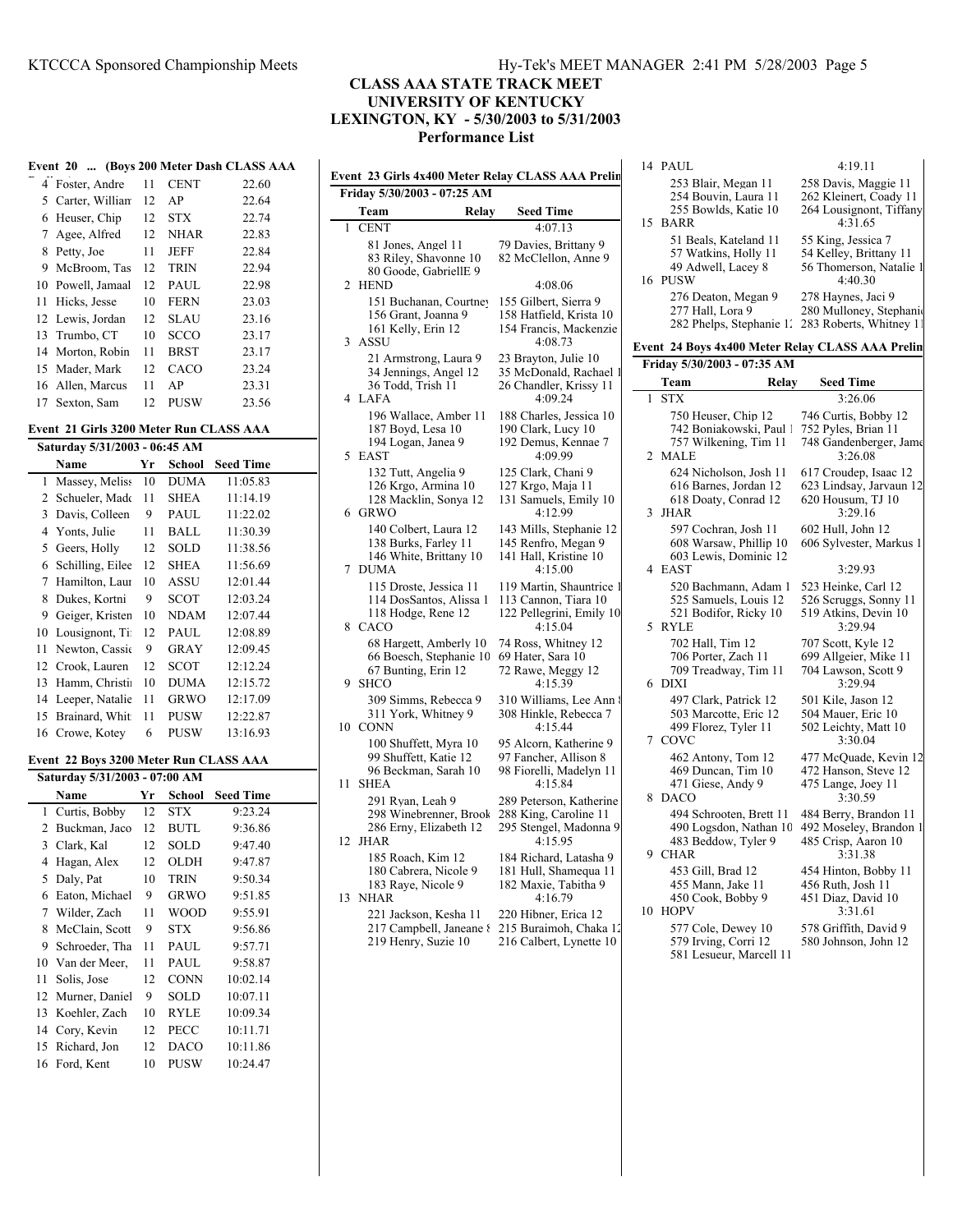| <b>CLASS AAA STATE TRACK MEET</b>    |
|--------------------------------------|
| UNIVERSITY OF KENTUCKY               |
| LEXINGTON, KY - 5/30/2003 to 5/31/20 |

**Performance List**

|    |                                                                                        |    |             | Event 24  (Boys 4x400 Meter Relay CLASS AAA                                           |
|----|----------------------------------------------------------------------------------------|----|-------------|---------------------------------------------------------------------------------------|
|    | 11 DUMA                                                                                |    |             | 3:31.86                                                                               |
| 12 | 507 Adeagbo, Makinde<br>514 Reynolds, Nicholas<br>509 Fields, Kevin 9<br><b>HENC</b>   |    |             | 518 Young, Roderick 11<br>513 Howard, Lorraine 1.<br>508 Burton, Keenan 12<br>3:33.07 |
| 13 | 569 Newman, Kyle 10<br>572 Reed, Adam 12<br>575 Waddell, Alan 12<br>BALL               |    |             | 564 Burton, Matthew 11<br>567 Hilson, Brian 12<br>563 Branch, William 10<br>3:36.16   |
| 14 | 406 Boyd, Travis 10<br>409 Gonzalez, Michael 1<br>413 Rhodes, Lamichael<br><b>SLAU</b> |    |             | 408 Brooks, Daniel 12<br>411 Judah, Nick 11<br>410 Hall, Chris 11<br>3:36.56          |
| 15 | 732 Spray, Michael 11<br>726 LaBore, David 10<br>733 Strojan, Matt 10<br><b>BRST</b>   |    |             | 725 Huffman, Jimmy 9<br>727 Lewis, Jordan 12<br>730 Mullins, Josh 11<br>3:36.99       |
| 16 | 439 Santiago, Antonio 1<br>435 Moment, Billy 11<br>431 Bond, Darryl 12<br><b>PUSW</b>  |    |             | 436 Moment, Brandon 1<br>438 Morton, Stephen 9<br>433 Brown, DeJuan 11<br>3:44.17     |
|    | 691 Roosa, Jeremy 12<br>690 Riggs, Richard 11<br>695 Welch, Chase 11                   |    |             | 687 Kalz, John 12<br>683 Crowe, Kevin 10<br>689 Renfro, Lee 10                        |
|    | <b>Event 25 Girls Shot Put CLASS AAA</b>                                               |    |             |                                                                                       |
|    | Saturday 5/31/2003 - 04:30 AM                                                          |    |             |                                                                                       |
|    | Name                                                                                   | Yr | School      | <b>Seed Mark</b>                                                                      |
| 1  | Wood, Courtne                                                                          | 12 | AP          | 40-05.50                                                                              |
| 2  | Floyd, Christal                                                                        | 11 | <b>HEND</b> | 39-02.50                                                                              |
| 3  | Dial, Shameka                                                                          | 11 | <b>CALL</b> | 38-11.50                                                                              |
| 4  | Brown, Geri                                                                            | 11 | <b>JHAR</b> | 37-06.00                                                                              |
| 5  | Hayes, Ashleig                                                                         | 12 | <b>TATE</b> | 36-00.00                                                                              |
| 6  | Stanley, Lindse                                                                        | 12 | <b>HEND</b> | 34-09.00                                                                              |
| 7  | Chenault. Cour                                                                         | 11 | LAFA        | 34-02.00                                                                              |

|    | 4 Brown, Geri      | 11 | <b>JHAR</b> | 37-06.00 |
|----|--------------------|----|-------------|----------|
| 5  | Hayes, Ashleig     | 12 | <b>TATE</b> | 36-00.00 |
| 6  | Stanley, Lindse    | 12 | <b>HEND</b> | 34-09.00 |
| 7  | Chenault, Cour     | 11 | LAFA        | 34-02.00 |
| 8  | Feagins, Shenil    | 12 | WARC        | 33-02.25 |
| 9  | Blessett, Jamie    | 8  | GRAY        | 32-09.75 |
| 10 | Robinson, Indi     | 10 | <b>SCOT</b> | 32-09.00 |
| 11 | Stoner, Debora     | 12 | <b>SOLD</b> | 32-05.00 |
|    | 12 Popham, Becky   | 12 | NDAM        | 32-03.50 |
| 13 | Chappell, Teni     | 11 | <b>CENT</b> | 31-04.50 |
|    | 14 Perkins, Stacy  | 9  | <b>WHCO</b> | 31-03.25 |
|    | 15 Davidson, Daw   | 12 | <b>PUSW</b> | 31-02.00 |
|    | 16 Mattern, Kriste | 10 | SOL D       | 29-01.50 |

#### **Event 26 Boys Shot Put CLASS AAA**

**Friday 5/30/2003 - 04:30 AM**

|   | Name              | Yr |             | <b>School Seed Mark</b> |
|---|-------------------|----|-------------|-------------------------|
|   | 1 Tronzo, Joseph  | 10 | <b>STX</b>  | 50-05.00                |
|   | 2 Ingle, Justin   | 12 | COVC        | 48-08.50                |
|   | 3 Williams, Gary  | 11 | <b>SENE</b> | 48-07.00                |
|   | 4 Brooks, Cody    | 11 | GRAY        | 48-04.75                |
|   | 5 Carter, D'Mont  | 11 | <b>HEND</b> | 47-05.00                |
|   | 6 Boyle, Robby    | 12 | <b>STX</b>  | 47-01.25                |
|   | 7 Kreisle, Jordan | 11 | <b>DACO</b> | 47-01.00                |
| 8 | Davis, Josh       | 12 |             | 46-08.00                |

| 9        | Poland, Russell                              | 12 | SCOT                | 46-07.00         |
|----------|----------------------------------------------|----|---------------------|------------------|
| 10       | Odom, Derrick                                | 10 | WARC                | 45-05.75         |
| 11       | Gillis, Markeitl                             | 12 | BRST                | 45-05.00         |
| 12       | Norris, Clark                                | 11 | ABLA                | 44-08.00         |
| 13       | Smith, JR                                    | 10 | MALE                | 44-03.50         |
| 14       | Hay, Reese                                   | 12 | <b>HEND</b>         | 44-03.25         |
| 15       | Weldy, Nathan                                | 12 | <b>PUSW</b>         | 42-09.00         |
| 16       | Neblett, Glenn                               | 11 | TRIN                | 42-08.00         |
|          |                                              |    |                     |                  |
|          | <b>Event 27 Girls Discus Throw CLASS AAA</b> |    |                     |                  |
|          | Friday 5/30/2003 - 04:30 AM                  |    |                     |                  |
|          | Name                                         | Yr | School              | <b>Seed Mark</b> |
| 1        | Stanley, Lindse                              | 12 | <b>HEND</b>         | 124-07           |
| 2        | Wood, Courtne                                | 12 | AΡ                  | 122-08           |
| 3        | Hayes, Ashleig                               | 12 | TATE                | 110-11           |
| 4        | Dumas, Tiffany                               | 10 | TATE                | 105-08           |
| 5        | Popham, Becky                                | 12 | <b>NDAM</b>         | 100-11           |
|          | Whitmore, Brit                               |    |                     | 100-09           |
| 6        |                                              | 12 | NHAR                |                  |
| 7        | Fussinger, Lau                               | 11 | NDAM                | 100-01           |
| 8        | Howard, Brend                                | 11 | DACO                | 100-00           |
| 9        | Jones, Derrica                               | 12 | <b>CHCO</b>         | 99-08            |
| 10       | Klee, Meagan                                 | 12 | WOOD                | 99-04            |
| 11       | Perkins, Stacy                               | 9  | WHCO                | 97-05            |
| 12       | Schaffer, Cathy                              | 11 | PAUL                | 97-04            |
| 13       | Stoner, Debora                               | 12 | SOLD                | 95-02            |
| 14       | Woodcock, Cal                                | 10 | PULA                | 91-03            |
| 15       | Tardy, Nikki                                 | 12 | ATH                 | 87-06            |
| 16       | McKenzie, Eliz                               | 11 | <b>DUMA</b>         | 84-06            |
|          |                                              |    |                     |                  |
|          | <b>Event 28 Boys Discus Throw CLASS AAA</b>  |    |                     |                  |
|          |                                              |    |                     |                  |
|          | Saturday 5/31/2003 - 04:30 AM                |    |                     |                  |
|          | Name                                         | Yr | School              | <b>Seed Mark</b> |
| 1        | Embree, Adriai                               | 11 | <b>CHAR</b>         | 145-05           |
| 2        | Sanders, Paul                                | 12 | MALE                | 141-11           |
| 3        | Weaver, Vince                                | 12 | MALE                | 140-09           |
| 4        | James, Chris                                 | 12 | WOOD                | 139-03           |
| 5        | Davis, Josh                                  | 12 | PULA                | 136-02           |
| 6        | Kreisle, Jordan                              | 11 | DACO                | 135-07           |
| 7        | Rogers, Brando                               | 10 | <b>HENC</b>         | 135-00           |
| 8        | Brooks, Cody                                 | 11 | GRAY                | 134-03           |
| 9        | Clayton, Terry                               | 12 | LOGA                | 131-04           |
| 10       | Davis, Justin                                | 10 | STX                 | 131-00           |
|          |                                              |    |                     |                  |
| 11<br>12 | Thomas, Ian<br>Neblett, Glenn                | 12 | <b>MEAD</b><br>TRIN | 130-06<br>130-02 |
|          |                                              | 11 |                     |                  |
| 13       | Brown, James                                 | 12 | <b>BOCO</b>         | 128-04           |
| 14       | Drees, Jeff                                  | 11 | COVC                | 127-05           |
| 15       | Hasty, Evan                                  | 12 | ${\rm LINC}$        | 126-04           |
| 16       | Haskins, Jerma                               | 11 | SENE                | 114-08           |
|          | <b>Event 29 Girls Long Jump CLASS AAA</b>    |    |                     |                  |
|          | Friday 5/30/2003 - 04:30 AM                  |    |                     |                  |
|          | Name                                         | Yr | School              | <b>Seed Mark</b> |
| 1        | Floyd, Amber                                 | 12 | <b>HENC</b>         | 17-07.50         |
| 2        | Mondy, Denasl                                | 12 | BALL                | 17-05.00         |
| 3        | Brown, Asia                                  | 11 | <b>BUTL</b>         | 16-02.00         |
| 4        | Esterle, Michel                              | 12 | ASSU                | 16-01.75         |
| 5        | Nixon, Michell                               | 11 | SOLD                | 16-00.00         |
| 6        | Smith - Williar                              | 11 | PRP                 | 15-11.50         |

| ν.   |                                  |  |  |
|------|----------------------------------|--|--|
| 2003 |                                  |  |  |
|      | 7 Owens, Cassie 10 HEND 15-10.25 |  |  |

 $\overline{\phantom{a}}$ 

|        | Taylor, Allison                             | 11       | <b>TATE</b> | 15-09.50                |
|--------|---------------------------------------------|----------|-------------|-------------------------|
| 8<br>9 |                                             |          |             |                         |
|        | Gray, Megan                                 | 11       | HACO        | 15-09.50                |
| 10     | Newberry, Rhy                               | 9        | JEFF        | 15-07.75                |
| 11     | Hawkins, Ashl                               | 10       | <b>HEND</b> | 15-07.50                |
| 12     | Maxie, Tabitha                              | 9        | JHAR        | 15-07.50                |
| 13     | Walsh, Anna                                 | 10       | NDAM        | 15-07.00                |
| 14     | Barlow, Patrika                             | 11       | <b>BARR</b> | 15-06.50                |
| 15     | Mauser, Meliss                              | 12       | DIXI        | 14-11.50                |
| 16     | Weldy, Margar                               | 9        | <b>PUSW</b> | 14-10.00                |
|        | Event 30 Boys Long Jump CLASS AAA           |          |             |                         |
|        | Saturday 5/31/2003 - 04:30 AM               |          |             |                         |
|        |                                             |          |             | <b>School Seed Mark</b> |
| 1      | Name<br>Carter, Willian                     | Yr<br>12 | AP          | 22-00.75                |
|        |                                             |          |             |                         |
| 2      | Jager, Ben                                  | 12       | COVC        | 21-09.75                |
| 3      | Meeks, Quron                                | 10       | <b>BOCO</b> | 21-09.50                |
| 4      | Lynch, Blaine                               | 11       | <b>HOPV</b> | 20-08.00                |
| 5      | Sheffield, Nick                             | 10       | COVC        | 20-06.75                |
| 6      | Andrew, Jamar                               | 10       | <b>BRST</b> | 20-06.50                |
| 7      | Heuser, Chip                                | 12       | <b>STX</b>  | 20-06.50                |
| 8      | Sanders, James                              | 12       | <b>BALL</b> | 20-04.50                |
| 9      | Dowell, Jamal                               | 11       | <b>BOCO</b> | 20-04.50                |
| 10     | Baker, Elijah                               | 11       | MALE        | 20-03.50                |
| 11     | White, Aubrey                               | 11       | <b>HENC</b> | 20-02.00                |
| 12     | Calvin, Evan                                | 11       | JEFF        | 20-02.00                |
| 13     | Smith, Charlie                              | 10       | <b>BARR</b> | 20-00.50                |
| 14     | Dew, Asa                                    | 11       | <b>NHAR</b> | 20-00.00                |
| 15     | Adeagbo, Mak                                | 12       | <b>DUMA</b> | 19-09.50                |
| 16     | Woolfork, Mik                               | 12       | <b>WOOD</b> | 19-09.50                |
| 17     | Leonard, Luke                               | 12       | <b>BARR</b> | 19-09.00                |
|        |                                             |          |             |                         |
|        |                                             |          |             |                         |
|        | <b>Event 31 Girls Triple Jump CLASS AAA</b> |          |             |                         |
|        | Saturday 5/31/2003 - 04:30 AM               |          |             |                         |
|        | Name                                        | Yr       | School      | <b>Seed Mark</b>        |
| 1      | Mondy, Denasl                               | 12       | BALL        | 36-04.00                |
| 2      | Nixon, Michell                              | 11       | SOLD        | 34-11.00                |
| 3      | Gray, Megan                                 | 11       | HACO        | 34-10.50                |
| 4      | Tackett, Alayn                              | 10       | <b>BOYD</b> | 34-07.75                |
| 5      | Joseph, Olivia                              | 10       | <b>HEND</b> | 34-02.50                |
| 6      | Duley, Carra                                | 12       | ABLA        | 33-04.00                |
| 7      | Hawkins, Ashl                               | 10       | <b>HEND</b> | 33-03.25                |
| 8      | Block, Erin                                 | 12       | ASSU        | 33-00.50                |
| 9      | Mcleod, Sara                                | 10       | PAUL        | 33-00.00                |
| 10     | Atchison, Mon                               | 12       | NHAR        | 32-11.25                |
| 11     | Lindeman, Dar                               | 12       | <b>BOCO</b> | 32-10.00                |
| 12     | Stiger, Corky                               | 11       | CHCO        | 32-09.50                |
| 13     | Esterle, Michel                             | 12       | ASSU        | 32-09.50                |
| 14     | Davidson, Daw                               | 12       | PUSW        | 32-01.75                |
| 15     | Fussinger, Lau                              | 11       | NDAM        | 32-01.00                |
| 16     | Merriweather,                               | 8        | NHAR        | 31-04.00                |
| 17     | Wilson, Jenna                               | 9        | CLAY        | 31-01.75                |
|        |                                             |          |             |                         |
|        | Event 32 Boys Triple Jump CLASS AAA         |          |             |                         |
|        | Friday 5/30/2003 - 04:30 AM                 |          |             |                         |
|        | Name                                        | Yr       | School      | <b>Seed Mark</b>        |
| 1      | Dew, Asa                                    | 11       | NHAR        | 45-03.50                |
| 2      | Calvin, Evan                                | 11       | JEFF        | 45-02.50                |
|        |                                             |          |             |                         |